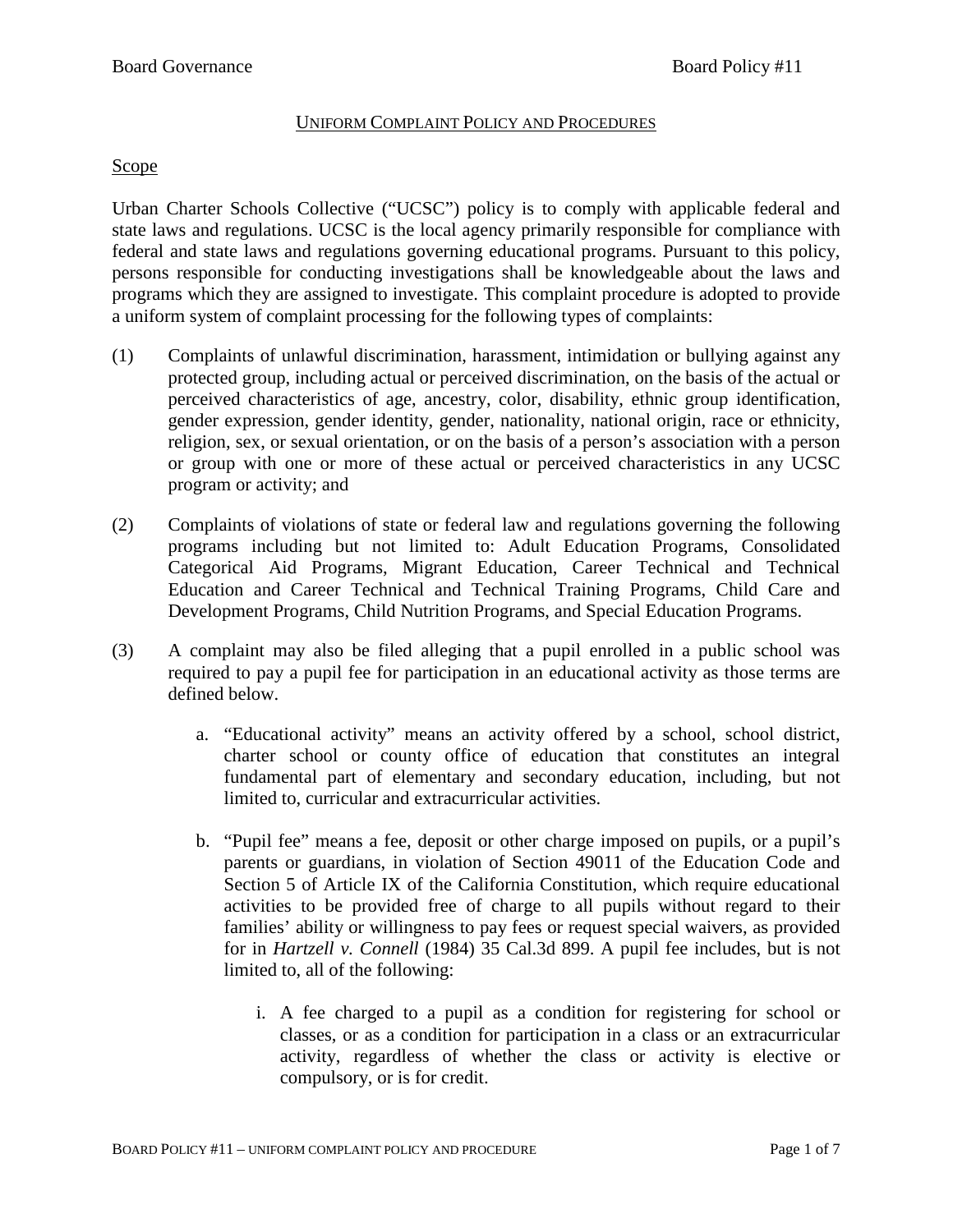- ii. A security deposit, or other payment, that a pupil is required to make to obtain a lock, locker, book, class apparatus, musical instrument, uniform or other materials or equipment.
- iii. A purchase that a pupil is required to make to obtain materials, supplies, equipment or uniforms associated with an educational activity.
- c. A pupil fees complaint may be filed anonymously if the complaint provides evidence or information leading to evidence to support an allegation of noncompliance with laws relating to pupil fees.
- d. If UCSC finds merit in a pupil fees complaint UCSC shall provide a remedy to all affected pupils, parents, and guardians that, where applicable, includes reasonable efforts by UCSC to ensure full reimbursement to all affected pupils, parents, and guardians, subject to procedures established through regulations adopted by the state board.
- e. Nothing in this section shall be interpreted to prohibit solicitation of voluntary donations of funds or property, voluntary participation in fundraising activities, or school districts, school, and other entities from providing pupils prizes or other recognition for voluntarily participating in fundraising activities.
- (4) Complaints of noncompliance with the requirements governing the Local Control Funding Formula or Sections 47606.5 and 47607.3 of the Education Code, as applicable.

UCSC acknowledges and respects every individual's rights to privacy. Unlawful discrimination, harassment, intimidation or bullying complaints shall be investigated in a manner that protects [to the greatest extent reasonably possible] the confidentiality of the parties and the integrity of the process. UCSC cannot guarantee anonymity of the complainant. This includes keeping the identity of the complainant confidential. However, UCSC will attempt to do so as appropriate. UCSC may find it necessary to disclose information regarding the complaint/complainant to the extent necessary to carry out the investigation or proceedings, as determined by the Superintendent or designee on a case-by-case basis.

UCSC prohibits any form of retaliation against any complainant in the complaint process, including but not limited to a complainant's filing of a complaint or the reporting of instances of unlawful discrimination, harassment, intimidation or bullying. Such participation shall not in any way affect the status, grades or work assignments of the complainant.

## Compliance Officers

The Board of Directors designates the following compliance officer(s) to receive and investigate complaints and to ensure UCSC's compliance with law: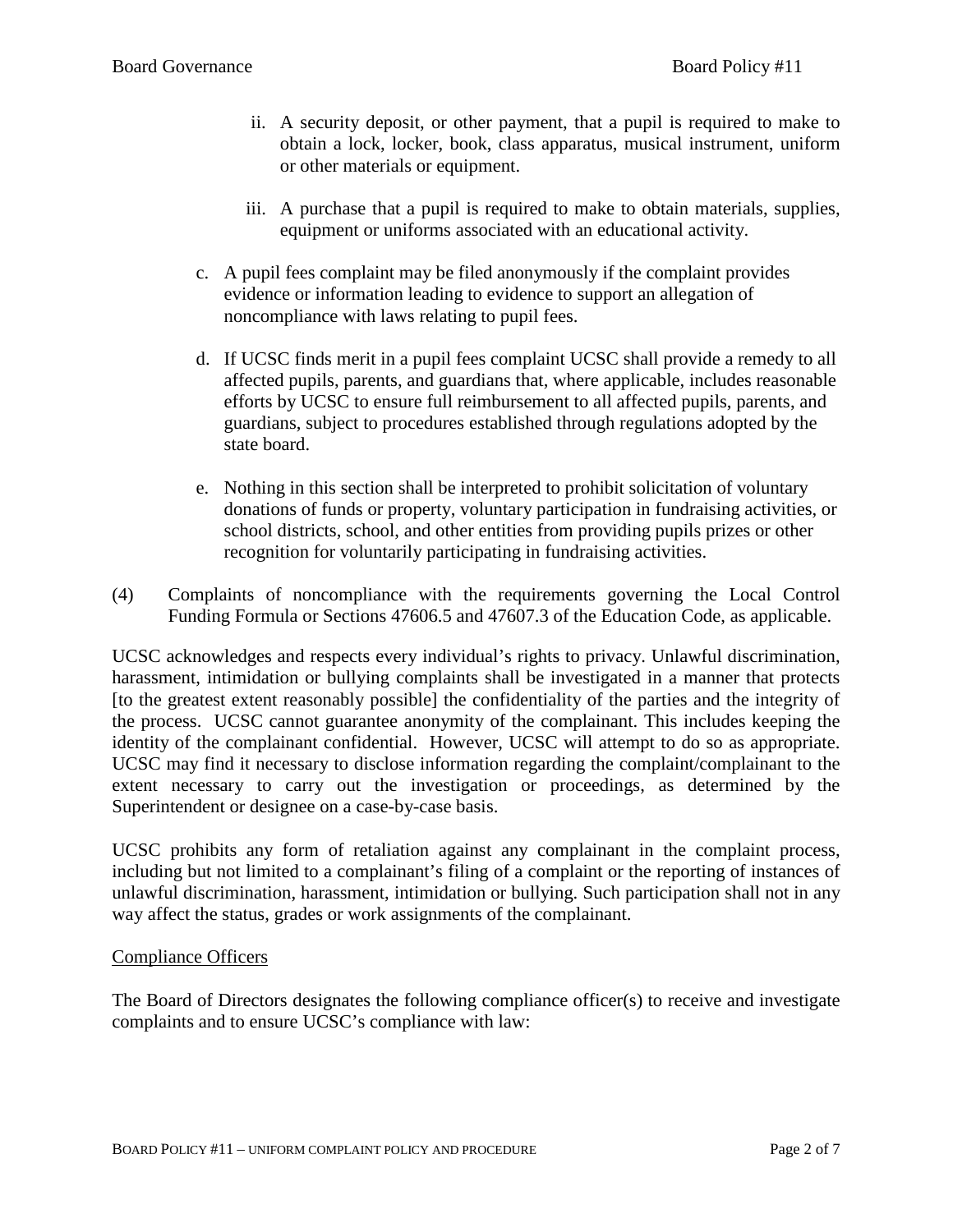## **Urban Charter Schools Collective Lee Yang, Superintendent P.O. Box 189296 Sacramento, CA 95818**

The Superintendent or designee shall ensure that employees designated to investigate complaints are knowledgeable about the laws and programs for which they are responsible. Designated employees may have access to legal counsel as determined by the Superintendent or designee.

Should a complaint be filed against the Superintendent, the compliance officer for that case shall be the President of the UCSC Board of Directors.

## **Notifications**

The Superintendent or designee shall annually provide written notification of UCSC's uniform complaint procedures to employees, students, parents and/or guardians, advisory committees, private school officials and other interested parties (e.g., Adult Education).

The annual notice shall be in English, and when necessary, in the primary language, pursuant to section 48985 of the Education Code if fifteen (15) percent or more of the pupils enrolled in the UCSC school speak a single primary language other than English.

The Superintendent or designee shall make available copies of the UCSC's uniform complaint procedures free of charge.

The annual notice shall include the following:

- (a) A statement that UCSC is primarily responsible for compliance with federal and state laws and regulations.
- (b) A statement that a pupil enrolled in a public school shall not be required to pay a pupil fee for participation in an educational activity.
- (c) A statement identifying the responsible staff member, position, or unit designated to receive complaints.
- (d) A statement that the complainant has a right to appeal UCSC's decision to the CDE by filing a written appeal within 15 days of receiving UCSC's decision.
- (e) A statement advising the complainant of any civil law remedies that may be available under state or federal discrimination, harassment, intimidation or bullying laws, if applicable, and of the appeal pursuant to Education Code § 262.3.
- (f) A statement that copies of the local educational agency complaint procedures shall be available free of charge.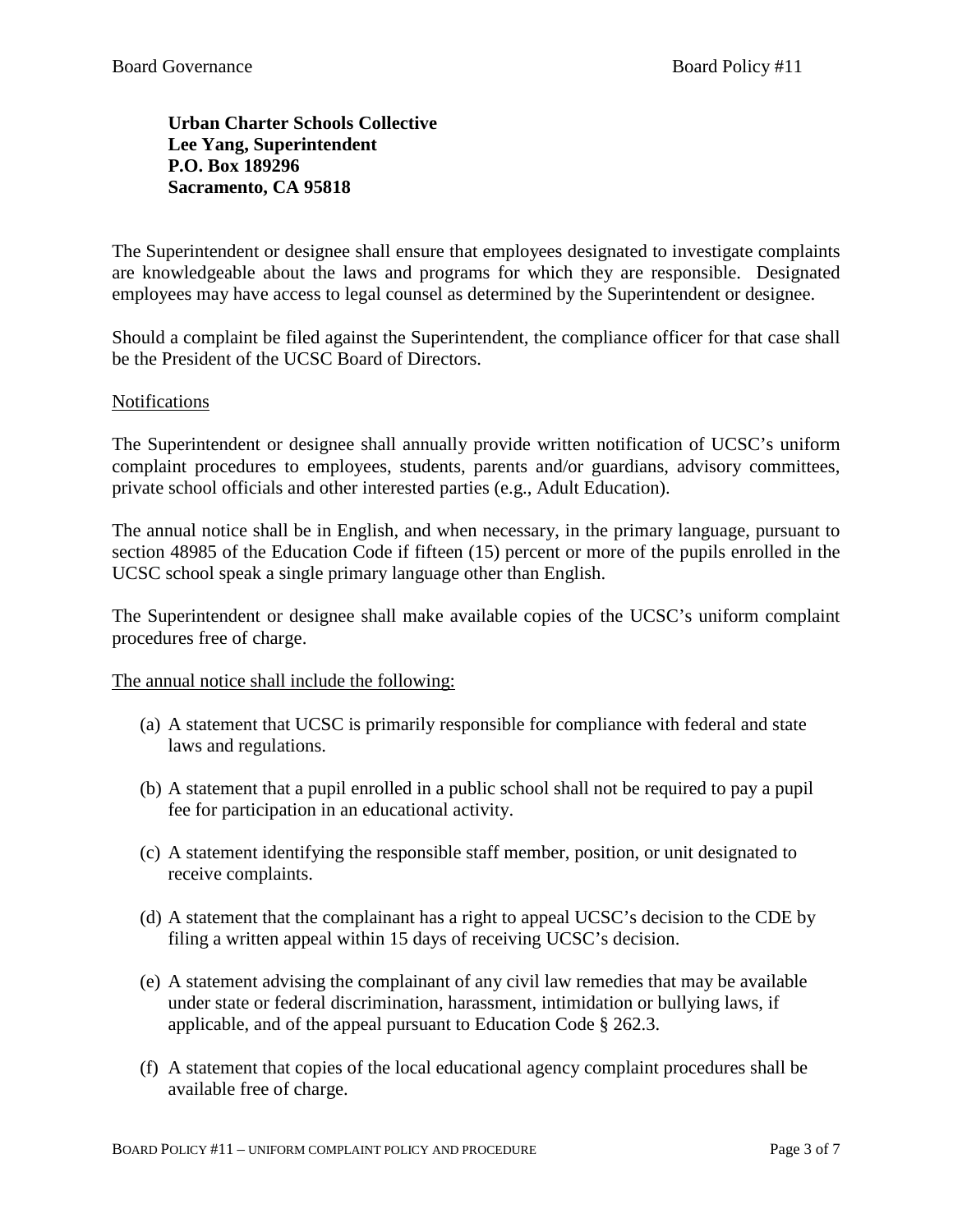## Procedures

The following procedures shall be used to address all complaints which allege that UCSC has violated federal or state laws or regulations governing educational programs. Compliance officers shall maintain a record of each complaint and subsequent related actions.

All parties involved in allegations shall be notified when a complaint is filed, when a complaint meeting or hearing is scheduled, and when a decision or ruling is made.

Step 1: Filing of Complaint

Any individual, public agency, or organization may file a written complaint of alleged noncompliance by the UCSC school.

A complaint alleging unlawful discrimination, harassment, intimidation or bullying shall be initiated no later than six (6) months from the date when the alleged unlawful discrimination, harassment, intimidation or bullying occurred, or six (6) months from the date when the complainant first obtained knowledge of the facts of the alleged unlawful discrimination, harassment, intimidation or bullying. A complaint may be filed by a person who alleges that he/she personally suffered unlawful discrimination, harassment, intimidation or bullying or by a person who believes that an individual or any specific class of individuals has been subjected to unlawful discrimination, harassment, intimidation or bullying.

The complaint shall be presented to the compliance officer who shall maintain a log of complaints received, providing each with a code number and date stamp.

If a complainant is unable to put a complaint in writing due to conditions such as a disability or illiteracy, UCSC staff shall assist him/her in the filing of the complaint.

• Step 2: Mediation

Within three (3) days of receiving the complaint, the compliance officer may informally discuss with the complainant the possibility of using mediation. If the complainant agrees to mediation, the compliance officer shall make arrangements for this process.

Before initiating the mediation of an unlawful discrimination, harassment, intimidation or bullying complaint, the compliance officer shall ensure that all parties agree to make the mediator a party to related confidential information.

If the mediation process does not resolve the problem within the parameters of law, the compliance officer shall proceed with his/her investigation of the complaint.

The use of mediation shall not extend UCSC's timelines for investigating and resolving the complaint unless the complainant agrees in writing to such an extension of time.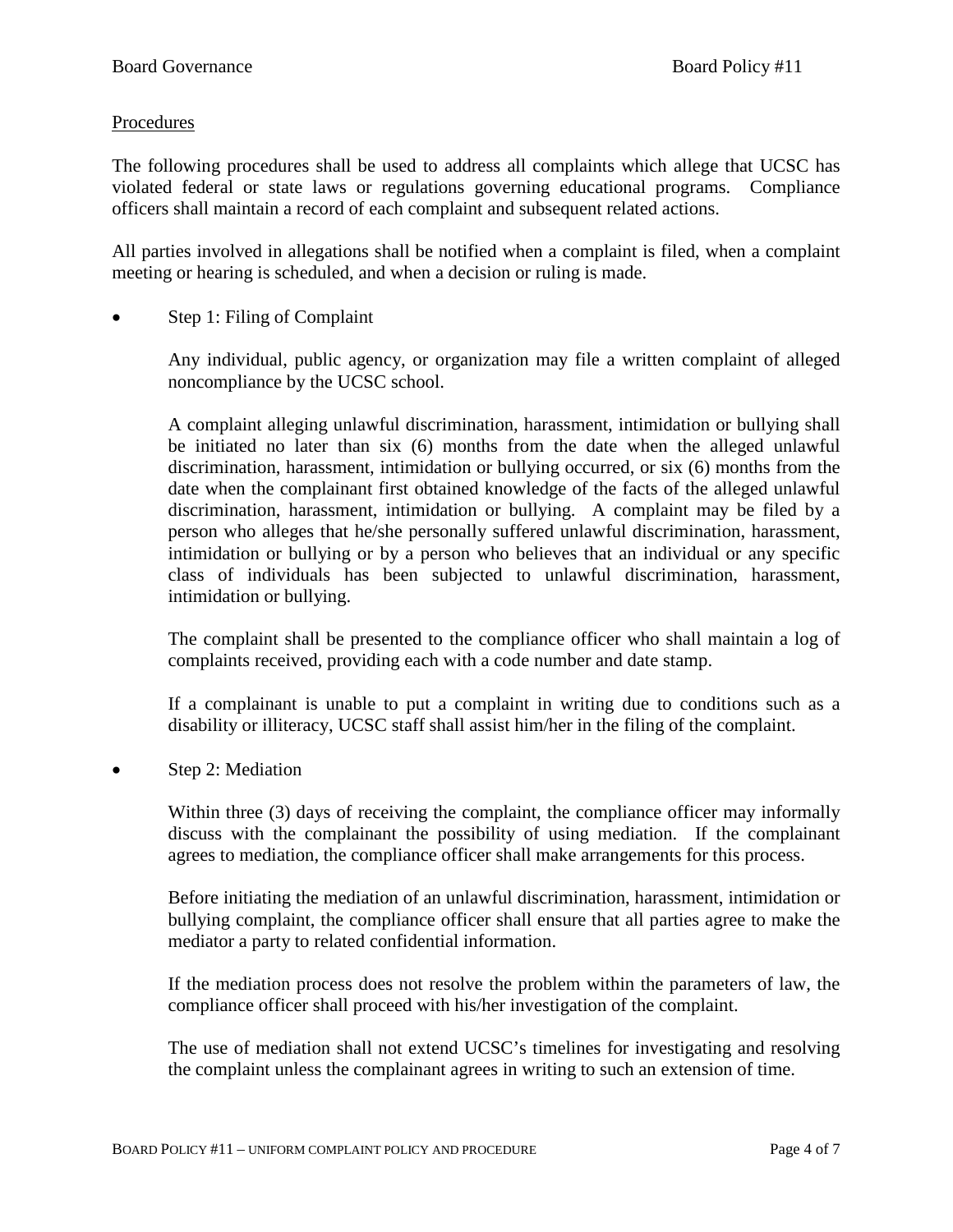• Step 3: Investigation of Complaint

The compliance officer is encouraged to hold an investigative meeting within five (5) days of receiving the complaint or an unsuccessful attempt to mediate the complaint. This meeting shall provide an opportunity for the complainant and/or his/her representative to repeat the complaint orally.

The complainant and/or his/her representative shall have an opportunity to present the complaint and evidence or information leading to evidence to support the allegations in the complaint.

A complainant's refusal to provide UCSC's investigator with documents or other evidence related to the allegations in the complaint, or his/her failure or refusal to cooperate in the investigation or his/her engagement in any other obstruction of the investigation, may result in the dismissal of the complaint because of a lack of evidence to support the allegation.

UCSC's refusal to provide the investigator with access to records and/or other information related to the allegation in the complaint, or its failure or refusal to cooperate in the investigation or its engagement in any other obstruction of the investigation, may result in a finding, based on evidence collected, that a violation has occurred and may result in the imposition of a remedy in favor of the complainant.

• Step 4: Response

Unless extended by written agreement with the complainant, the compliance officer shall prepare and send to the complainant a written report of UCSC's investigation and decision, as described in Step #5 below, within sixty (60) days of UCSC's receipt of the complaint.

• Step 5: Final Written Decision

UCSC's decision shall be in writing and sent to the complainant. UCSC's decision shall be written in English and in the language of the complainant whenever feasible or as required by law.

The decision shall include:

- 1. The findings of fact based on evidence gathered.
- 2. The conclusion(s) of law.
- 3. Disposition of the complaint.
- 4. Rationale for such disposition.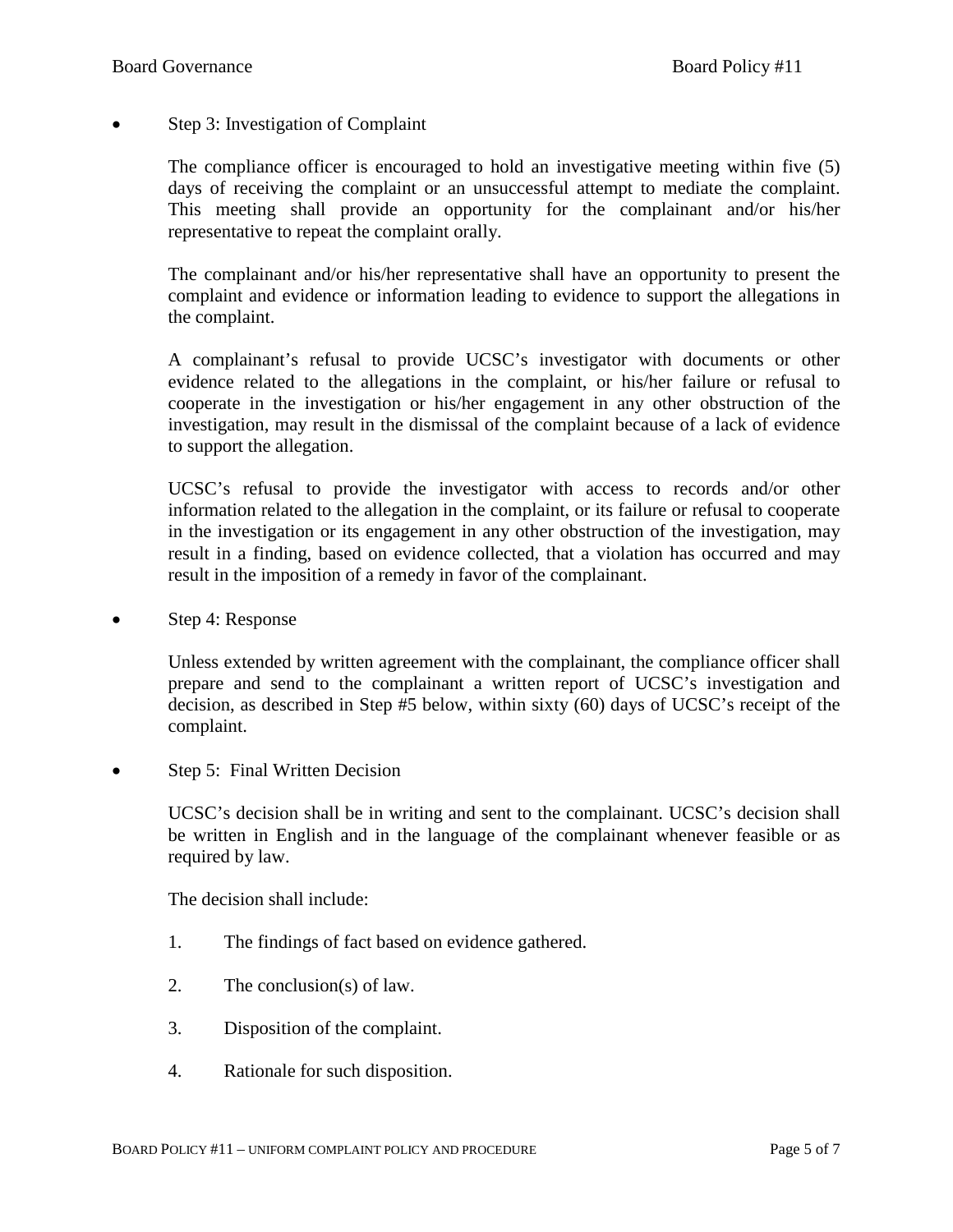- 5. Corrective actions, if any are warranted.
- 6. Notice of the complainant's right to appeal UCSC's decision within fifteen (15) days to the CDE and procedures to be followed for initiating such an appeal.
- 7. For unlawful discrimination, harassment, intimidation or bullying complaints arising under state law, notice that the complainant must wait until sixty (60) days have elapsed from the filing of an appeal with the CDE before pursuing civil law remedies.
- 8. For unlawful discrimination, harassment, intimidation or bullying complaints arising under federal law such complaint may be made at any time to the U.S. Department of Education, Office for Civil Rights.

If an employee is disciplined as a result of the complaint, the decision shall simply state that effective action was taken and that the employee was informed of UCSC's expectations. The report shall not give any further information as to the nature of the disciplinary action.

## Appeals to the California Department of Education

If dissatisfied with UCSC's decision, the complainant may appeal in writing to the CDE within fifteen (15) days of receiving UCSC's decision. When appealing to the CDE, the complainant must specify the basis for the appeal of the decision and whether the facts are incorrect and/or the law has been misapplied. The appeal shall be accompanied by a copy of the locally filed complaint and a copy of UCSC's decision.

Upon notification by the CDE that the complainant has appealed UCSC's decision, the Superintendent or designee shall forward the following documents to the CDE:

- 1. A copy of the original complaint.
- 2. A copy of the decision.
- 3. A summary of the nature and extent of the investigation conducted by UCSC, if not covered by the decision.
- 4. A copy of the investigation file, including but not limited to all notes, interviews, and documents submitted by all parties and gathered by the investigator.
- 5. A report of any action taken to resolve the complaint.
- 6. A copy of UCSC's complaint procedures.
- 7. Other relevant information requested by the CDE.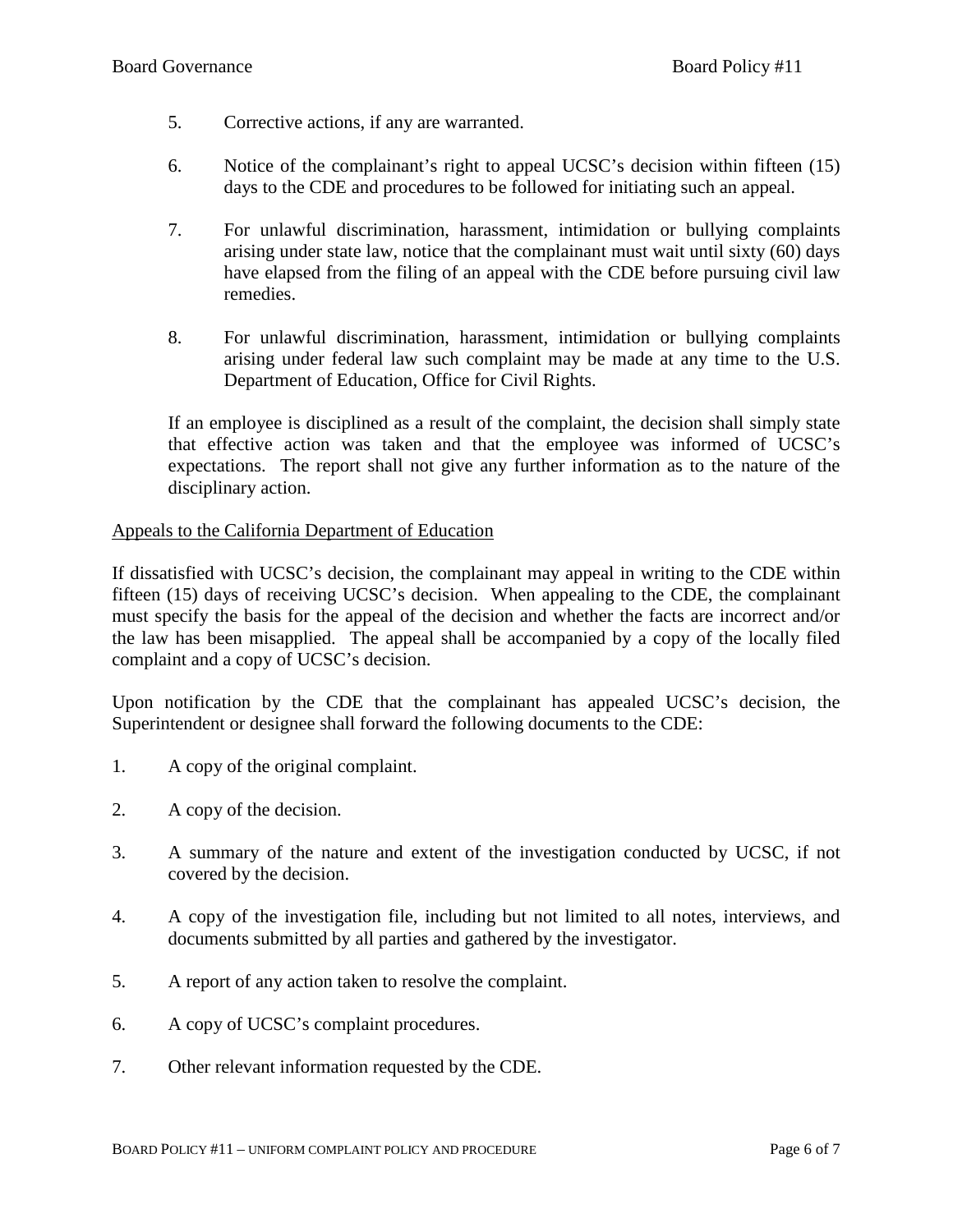The CDE may directly intervene in the complaint without waiting for action by UCSC when one of the conditions listed in Title 5, California Code of Regulations, Section 4650 exists, including cases in which UCSC has not taken action within sixty (60) days of the date the complaint was filed with UCSC.

## Civil Law Remedies

A complainant may pursue available civil law remedies outside of UCSC's complaint procedures. Complainants may seek assistance from mediation centers or public/private interest attorneys. Civil law remedies that may be imposed by a court include, but are not limited to, injunctions and restraining orders. For unlawful discrimination, harassment, intimidation or bullying complaints arising under state law, however, a complainant must wait until sixty (60) days have elapsed from the filing of an appeal with the CDE before pursuing civil law remedies. The moratorium does not apply to injunctive relief and is applicable only if UCSC has appropriately, and in a timely manner, apprised the complainant of his/her right to file a complaint in accordance with 5 CCR 4622.

Adopted: 10/10/2011 URBAN CHARTER SCHOOLS COLLECTIVE Amended:  $02/10/2015$  Sacramento, California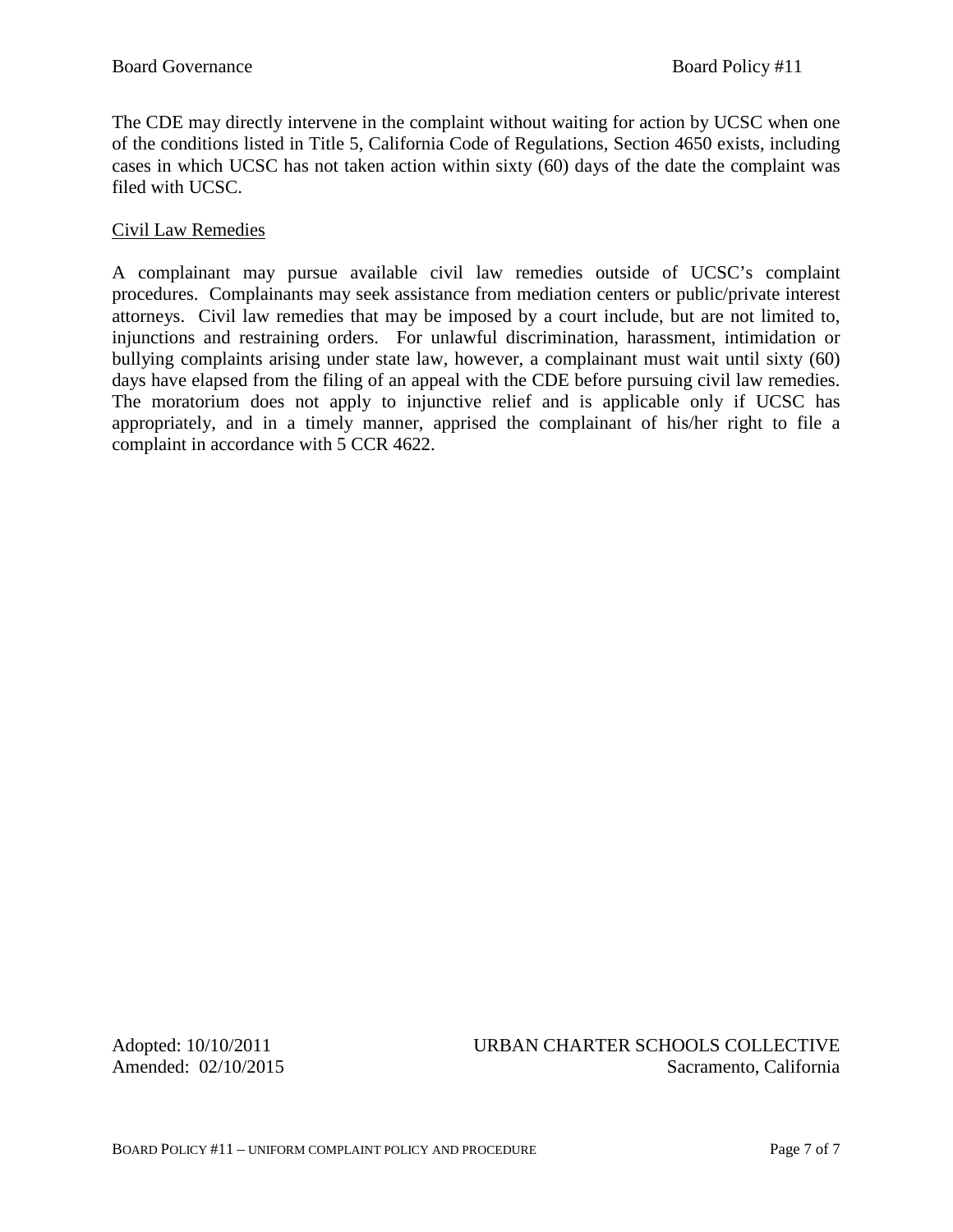# **UNIFORM COMPLAINT PROCEDURE FORM**

|                                                                              | For allegation(s) of noncompliance, please check the program or activity referred to in your complaint, if applicable:                                                                                                                                         |                                                                           |  |  |
|------------------------------------------------------------------------------|----------------------------------------------------------------------------------------------------------------------------------------------------------------------------------------------------------------------------------------------------------------|---------------------------------------------------------------------------|--|--|
| <b>Adult Education</b>                                                       | <b>Consolidated Categorical Programs</b>                                                                                                                                                                                                                       | <b>Nutrition Services</b>                                                 |  |  |
| Career/Technical Education                                                   | Migrant and Indian Education                                                                                                                                                                                                                                   | Special Education                                                         |  |  |
| <b>Child Development Programs</b>                                            | <b>Pupil Fees</b>                                                                                                                                                                                                                                              | Local Control Funding Formula                                             |  |  |
| Age                                                                          | For allegation(s) of unlawful discrimination, harassment, intimidation or bullying, please check the basis of the<br>unlawful discrimination, harassment, intimidation or bullying described in your complaint, if applicable:<br>Gender / Gender Expression / | Sex (Actual or Perceived)                                                 |  |  |
| Ancestry                                                                     | Gender Identity                                                                                                                                                                                                                                                | Sexual Orientation (Actual or<br>Perceived)                               |  |  |
| Color                                                                        | National Origin                                                                                                                                                                                                                                                | Based on association with a person                                        |  |  |
| Disability (Mental or Physical)<br>Ethnic Group Identification               | Race<br>Religion                                                                                                                                                                                                                                               | or group with one or more of these<br>actual or perceived characteristics |  |  |
| 1.<br>were present, etc., that may be helpful to the complaint investigator. | Please give facts about the complaint. Provide details such as the names of those involved, dates, whether witnesses                                                                                                                                           |                                                                           |  |  |
|                                                                              |                                                                                                                                                                                                                                                                |                                                                           |  |  |
|                                                                              |                                                                                                                                                                                                                                                                |                                                                           |  |  |
|                                                                              |                                                                                                                                                                                                                                                                |                                                                           |  |  |
|                                                                              |                                                                                                                                                                                                                                                                |                                                                           |  |  |
|                                                                              |                                                                                                                                                                                                                                                                |                                                                           |  |  |
|                                                                              |                                                                                                                                                                                                                                                                |                                                                           |  |  |
|                                                                              |                                                                                                                                                                                                                                                                |                                                                           |  |  |